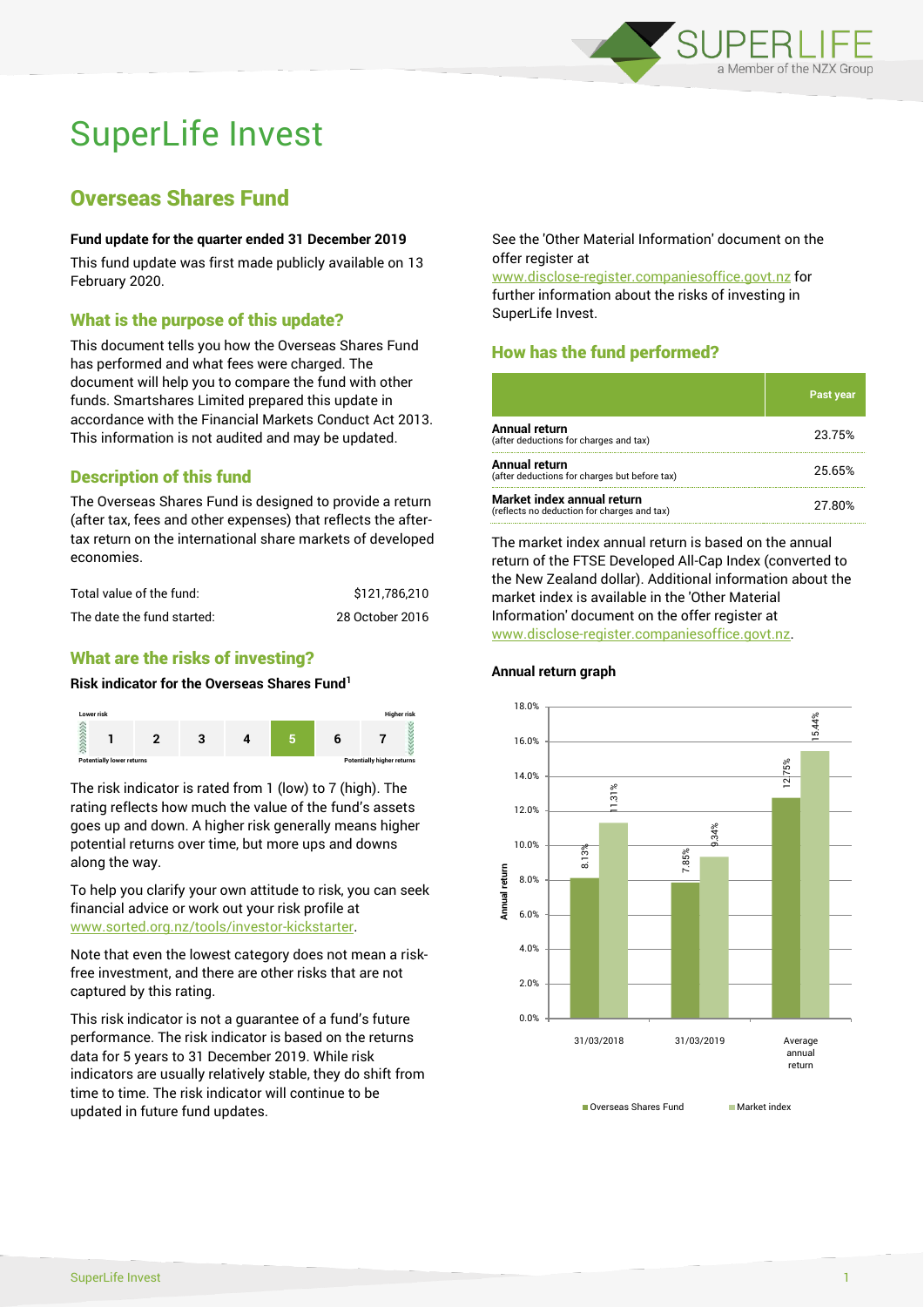

This shows the return after fund charges and tax for each year ending 31 March since the fund started. The last bar shows the average annual return since the fund started, up to 31 December 2019.

**Important:** This does not tell you how the fund will perform in the future.

Returns in this update are after tax at the highest prescribed investor rate (PIR) of tax for an individual New Zealand resident. Your tax may be lower.

#### What fees are investors charged?

Investors in the Overseas Shares Fund are charged fund charges. In the year to 31 March 2019 these were:

|                                                       | % per annum of fund's<br>net asset value |  |
|-------------------------------------------------------|------------------------------------------|--|
| <b>Total fund charges</b>                             | በ 48%                                    |  |
| Which are made up of:                                 |                                          |  |
| <b>Total management and administration</b><br>charges | 0.48%                                    |  |
| Including:                                            |                                          |  |
| Manager's basic fee                                   | 0.38%                                    |  |
| Other management and<br>administration charges        | 0.10%                                    |  |
| Other charges                                         | Dollar amount per investor               |  |
| Administration fee                                    | \$12 per annum                           |  |

Investors may also be charged individual action fees for specific actions or decisions (for example, if an investor has a financial adviser and has agreed to pay a fee to the adviser for providing financial advice). See the Product Disclosure Statement for SuperLife Invest for more information about those fees.

Small differences in fees and charges can have a big impact on your investment over the long term.

GST is included in the fund charges set out above.

#### Example of how this applies to an investor

Jess had \$10,000 in the fund and did not make any further contributions. At the end of the year, Jess received a return after fund charges were deducted of \$2,375 (that is 23.75% of her initial \$10,000). Jess paid other charges of \$12. This gives Jess a total return after tax of \$2,363 for the year.

#### What does the fund invest in?

#### **Actual investment mix**

This shows the types of assets that the fund invests in.



#### **Target investment mix**

This shows the mix of assets that the fund generally intends to invest in.

| <b>Asset Category</b>        | <b>Target asset mix</b> |
|------------------------------|-------------------------|
| Cash and cash equivalents    | 1.00%                   |
| New Zealand fixed interest   |                         |
| International fixed interest |                         |
| Australasian equities        |                         |
| International equities       | 99.00%                  |
| Listed property              |                         |
| Unlisted property            |                         |
| Commodities                  |                         |
| Other                        |                         |